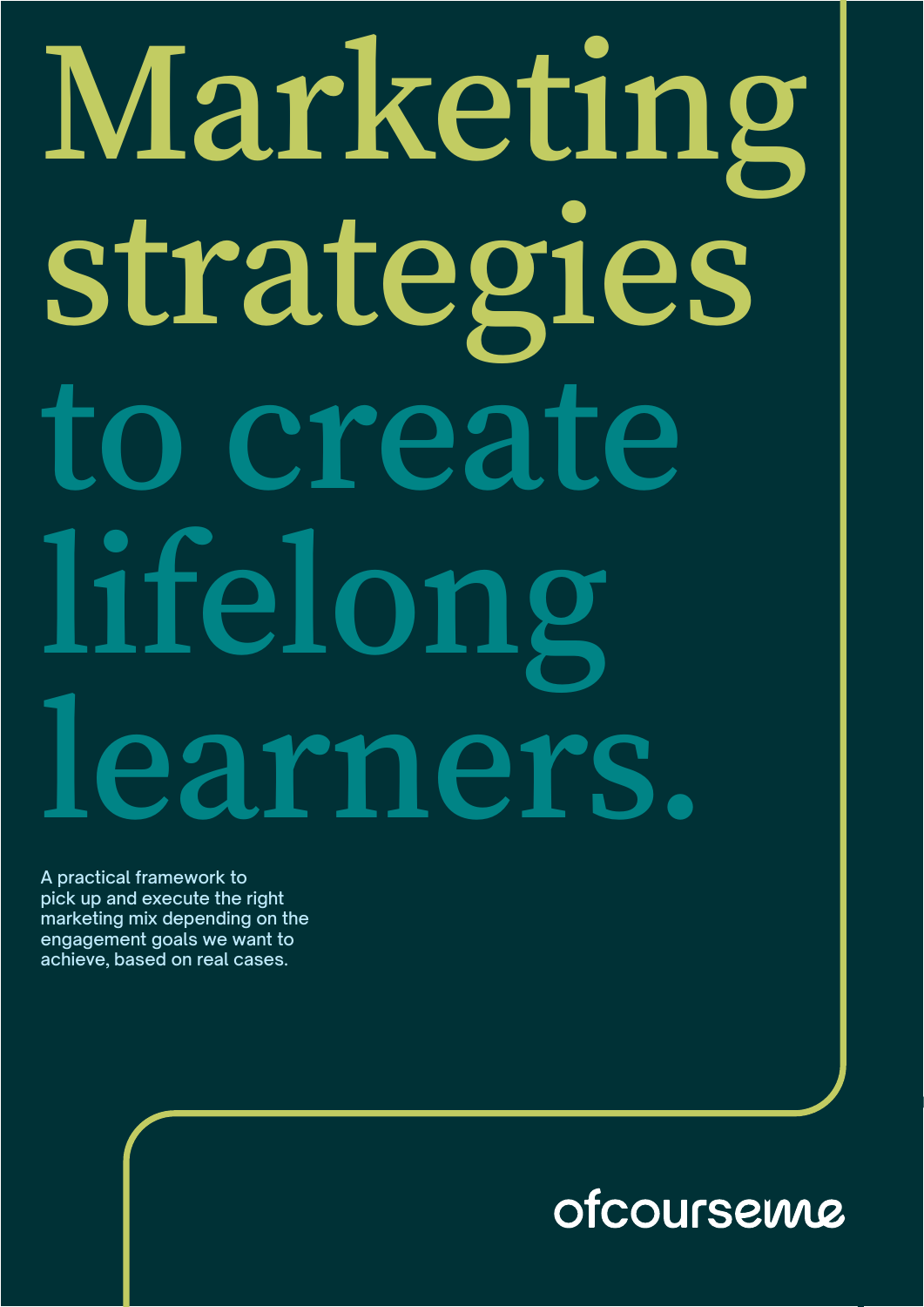# To create lifelong learners we must engage them, and latest tech and content will not make it for us.

#### **WHY should we read this Guide?**

Culture change never comes by itself. Few people already have the growth mindset and grit to act as spontaneous lifelong learners.

Laggards and people resisting to change (literally, any change) often constitute the large majority of the employees of any company. Ironically, these ladies and guys are usually the targets of massive upskilling and reskilling campaigns.

### **We just can't leave them behind, can we?**

They are the reason we are doing upskilling and reskilling after all, the reason we have a budget for these initiatives.

Stimulating engagement is the unique lever to build a healthy learning habit over time. Engagement has little to do with technology or content per se.

Marketing strategies must be applied, in combination with technology and the right content selection, in order to create and reinforce a positive attitude.

#### **Cool, but HOW?**

At OfCourseMe we are banging our heads against this since 2018. In this guide, we distill what we learned about designing and executing marketing strategies to stimulate engagement.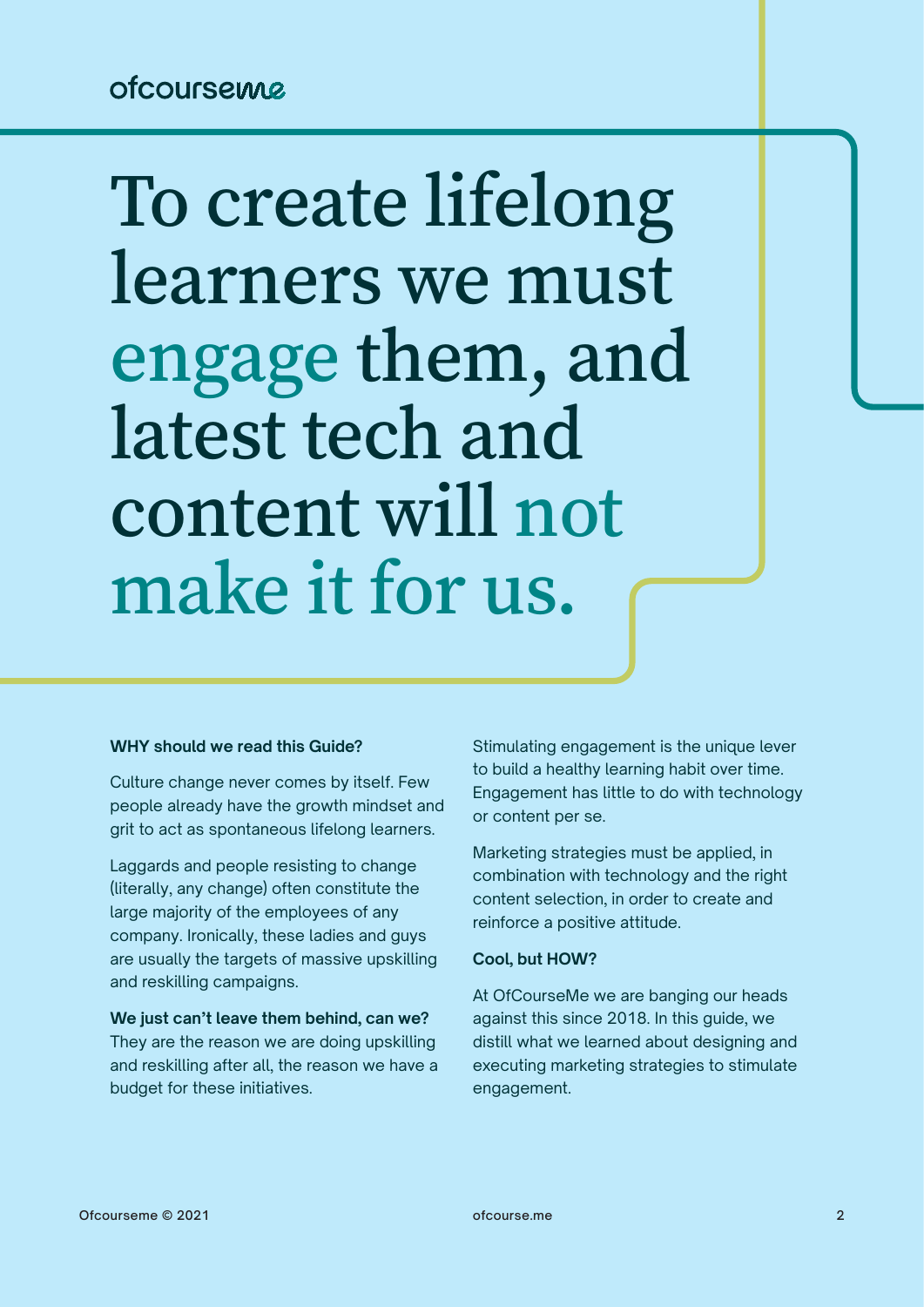# Before we even start: ask ourselves, why am I doing this?

**Of course we need to transform our company culture, and we obviously want to create lifelong learners, but why?**

Things are moving fast, hence it might be easier not to dig deep enough, but such nuances make all the difference. Is the industry changing? Is the strategy changing? Are people at risk of losing their relevance? Is this an internal mobility project? Are there new values to reinforce?

**If we ask ourselves why many times, as deep as we can, we will then have our goal much clearer, and we will make our strategy sharper.**

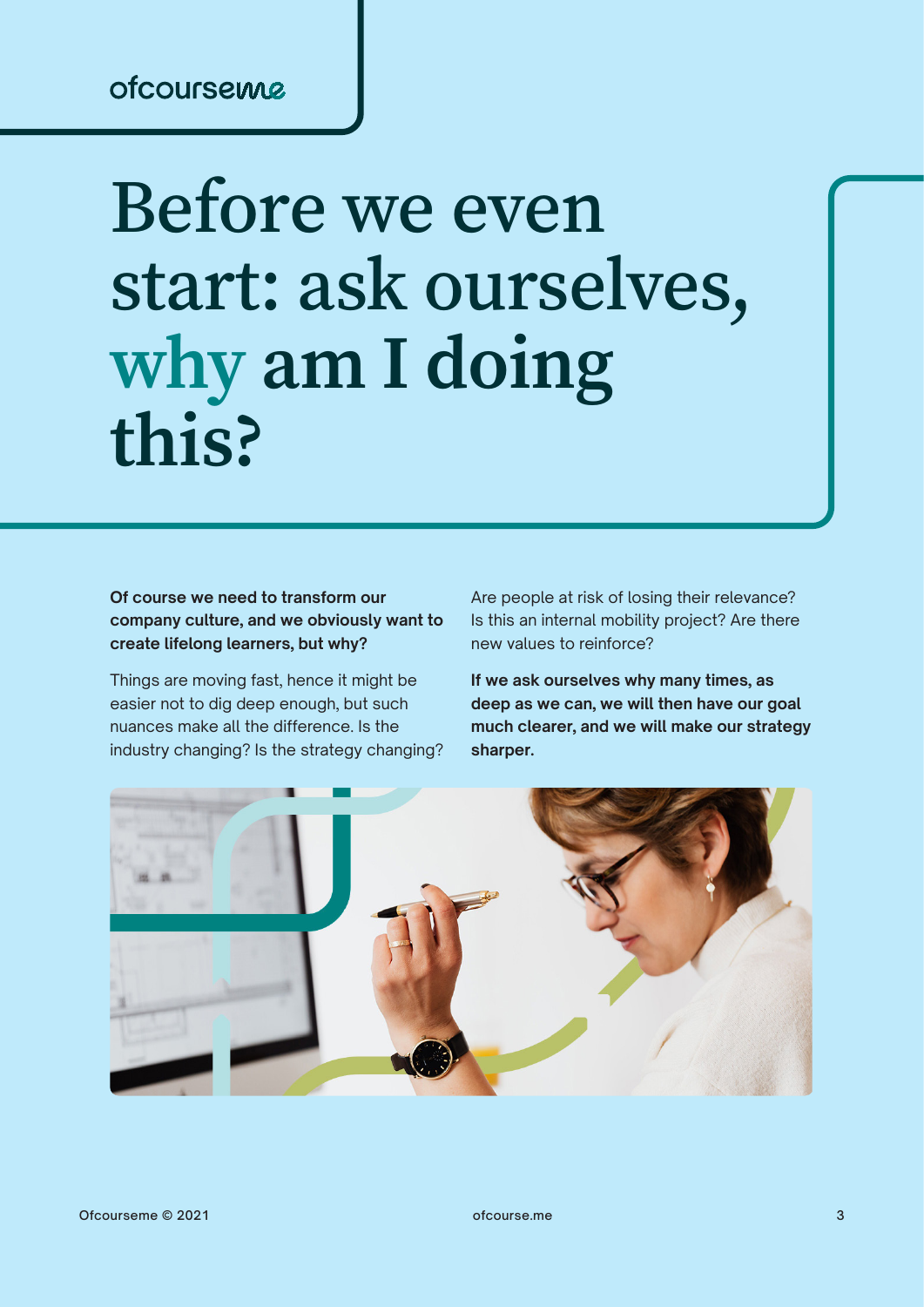# TIP #1: analyse learning personas.

**This may be trivial, and is one of the core concepts of any marketing activity: people are not the same, they react to different narratives, they engage with different formats, they have different styles and react differently to external stimuli.**

Clustering learners according to their leraning behaviour (not by age, sex, professional family, company role, seniority, etc.) is a must do prior to doing anything else.

### **So, why are we sending the same monthly newsletter to everybody?**

Use data to analyze how people interact with contents, when, what format, for how long, etc. and cluster them in groups.

**Then come out with a content offering specific for each group.**

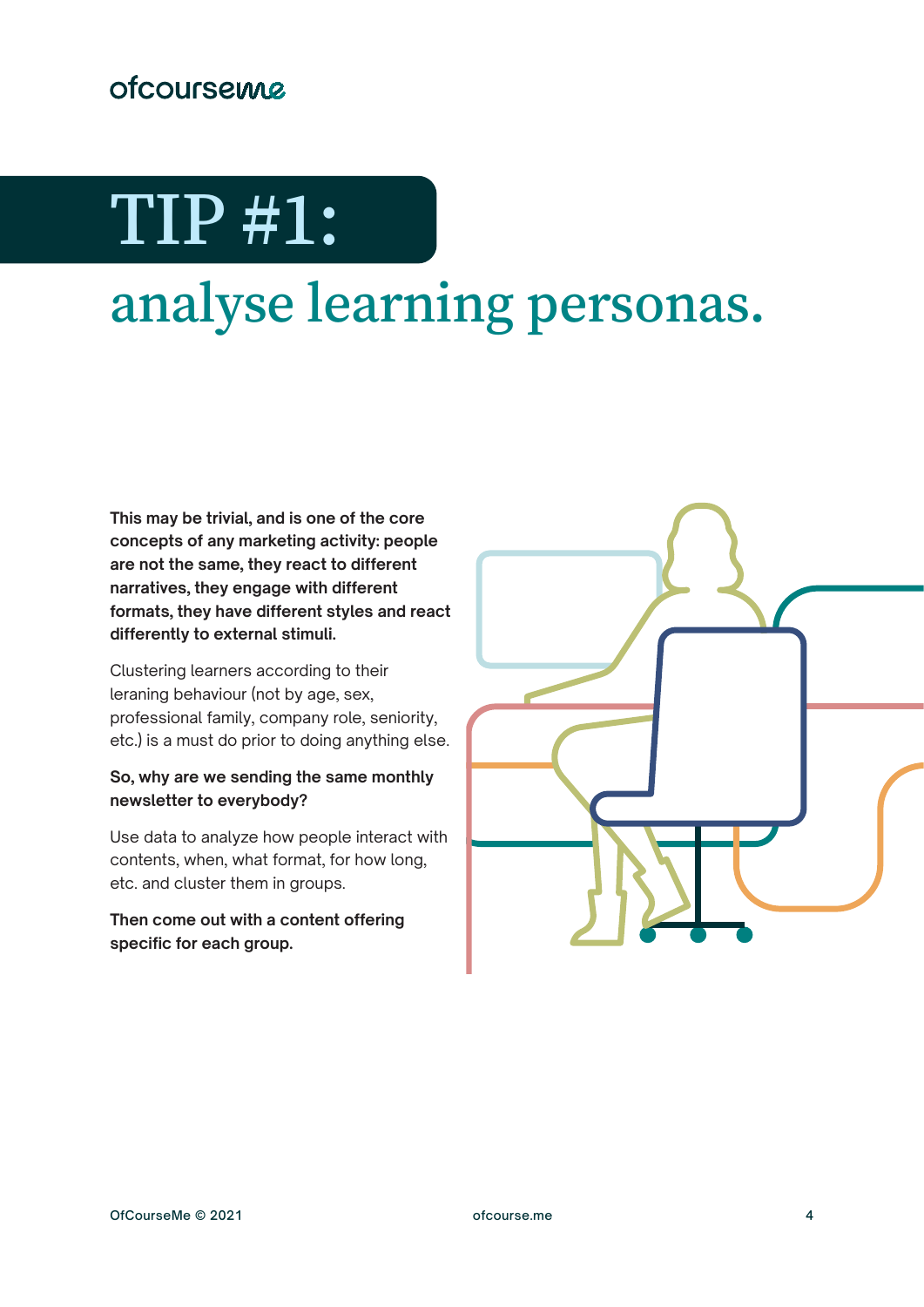

### when delivering content, always tell a story.



### **You have clustered users by learning persona? Good stuff! You are already ahead of 95% of your learning peers out there.**

Have you created content recommendations (pills, pathways, playlists, hybrid experiences, VR / AR, serious games, etc.) specifically for them? Wow, now I am really impressed.

**Do you have a story to tell them about this wonderful program absorbing your last weeks? Homo Sapiens loves stories. Since our early days on Earth, hunters-gatherers learnt in two ways: "on the job" (say "what doesn't kill you makes you stronger") and by listening to stories.**

Our brain did not change much since then: build a consistent narrative and deliver it to the right audience, at the right time, in the right format.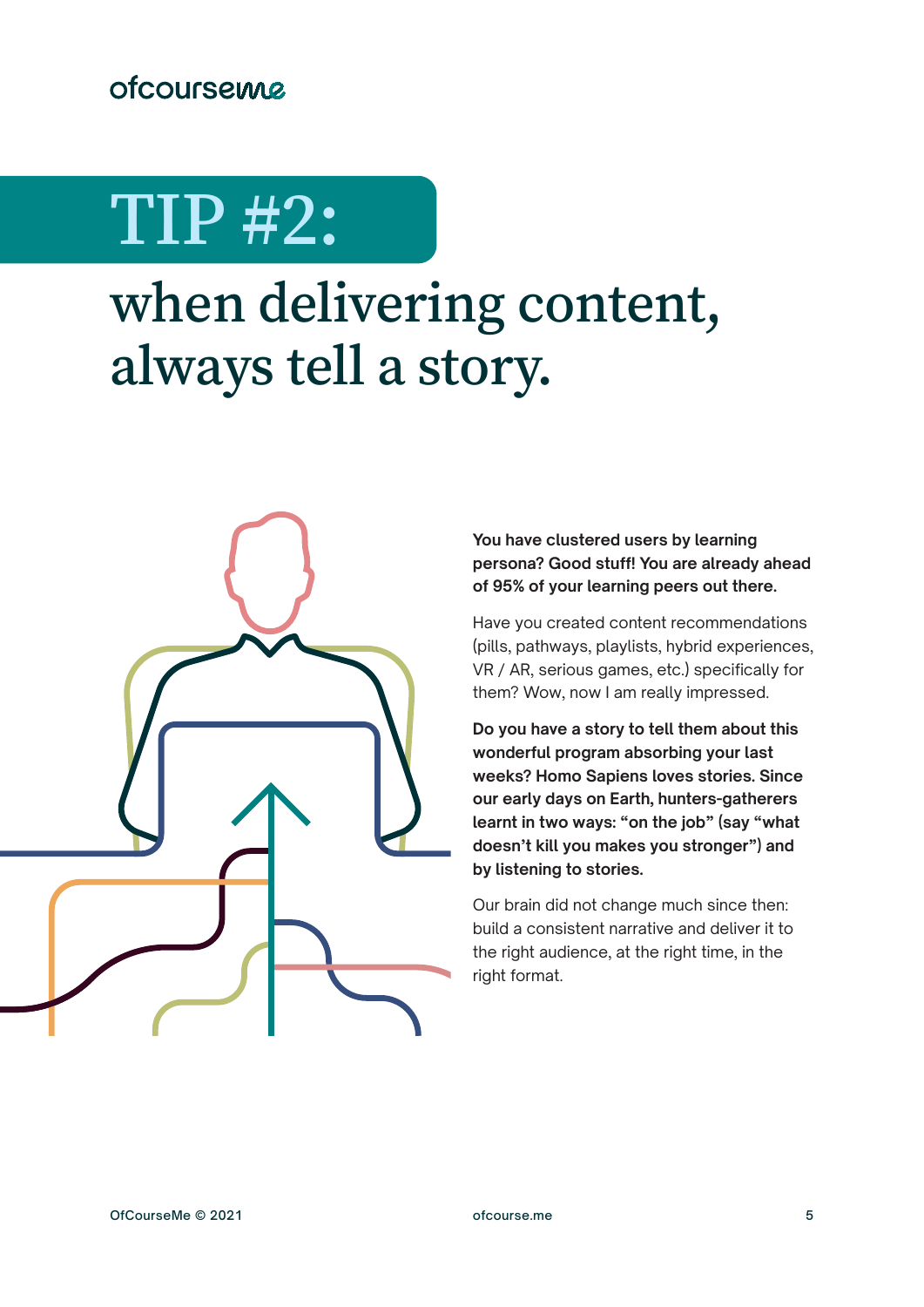# TIP #3:

### adjust over time, based on behaviours.



### **The routes we take in life often change and adjust as we go, so why can't learning as well?**

When we start a journey towards lifelong learning and cultural transformation, we just do not know what we do not know. Test, measure, adjust, iterate should be LnDs mantra in approaching lifelong learning.

It is OK to make mistakes. In fact, the whole process is a trial and error one; we want our initial assumptions to fail and fail fast, so that we can learn what might work instead sooner.

#### **How do we find out? Data, data, data.**

#### **What data? Behavioural.**

**Why behavioural?** Because we are striving to change the behaviour of people, what other data should be look at? Fruition time? Come on ...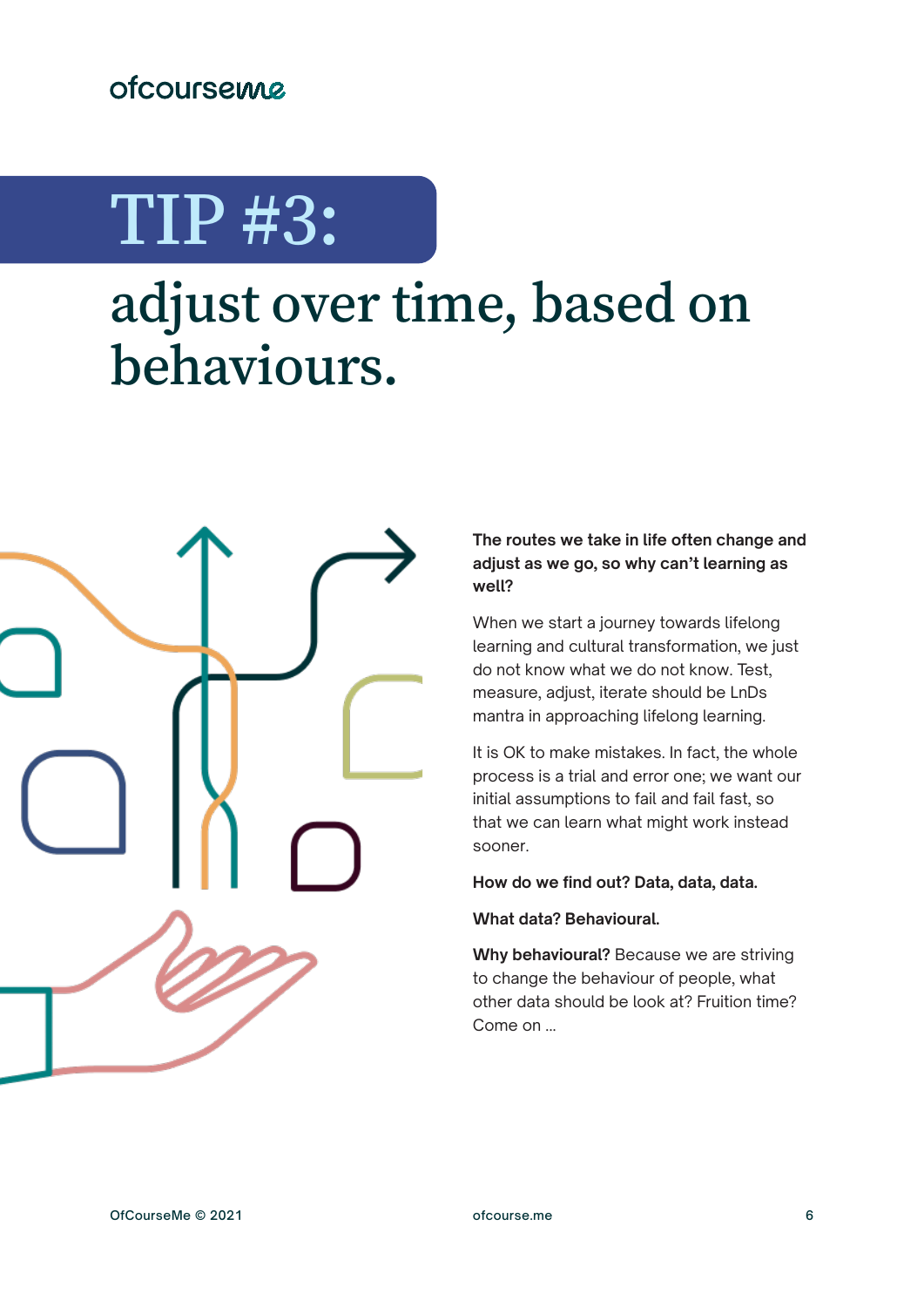# TIP #4:

### combine different marketing techniques.

**Depending on where we are in the process (kick-off, after one quarter since kick-off, after one year, etc.), and based on progress, we may need to implement different marketing techniques.**

This is OK, as long as we keep a consistent narrative and don't forget about the ultimate goal (the WHY, yes, our Polar Star).

**In the next slide we put together a selection of marketing techniques we applied in a variety of cases. We explain how and when to adopt them, and - more importantly - in order to achieve what.**

There are many more out there, but these - once executed - work and are not complicated to plan and execute.

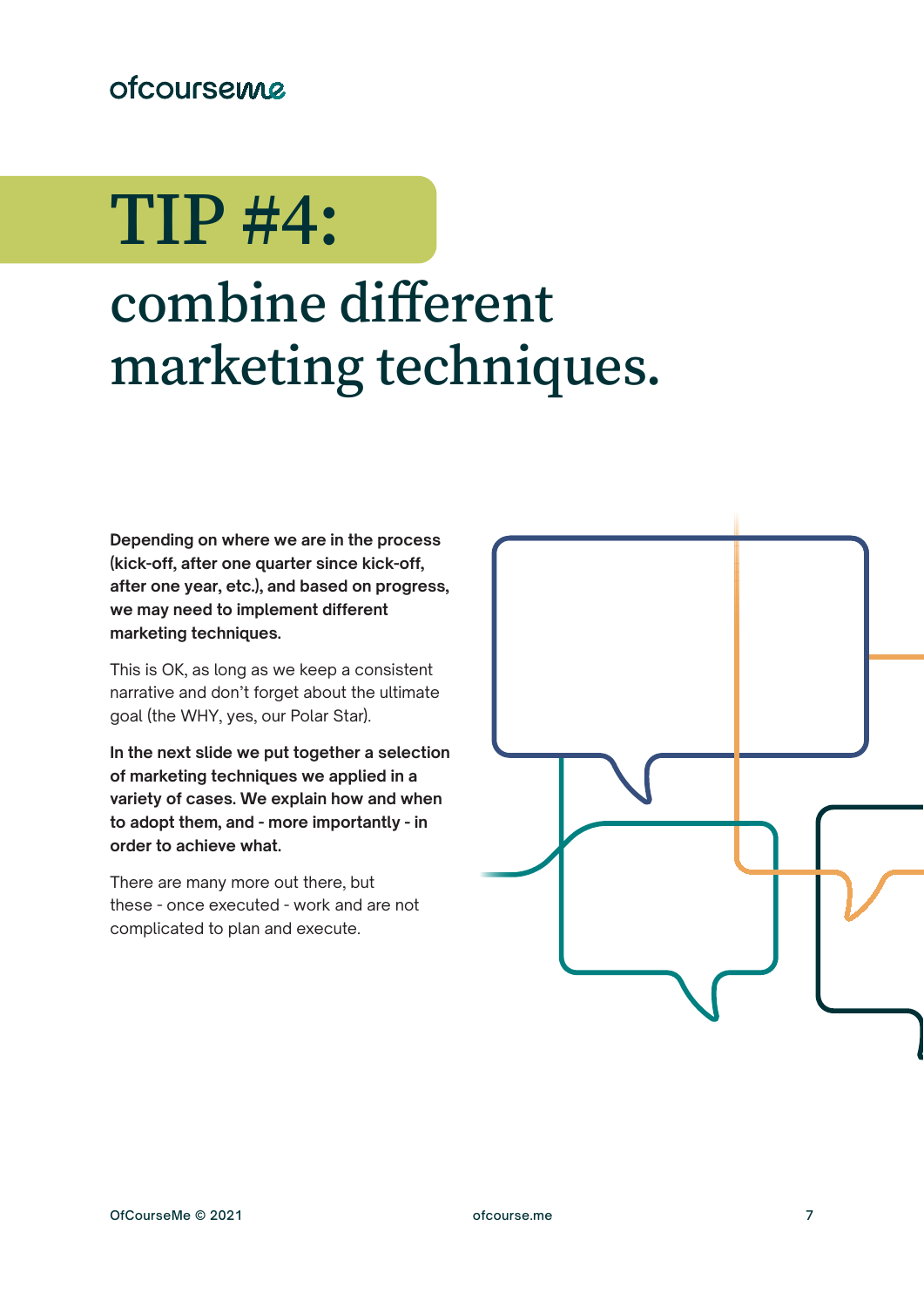# TIP #5:

### don't assume people know how to access their learning platform.

**It might seem trivial, but it happens more often than we may think that learners are not 100% familiar with their learning platform.**

Ultimately, they may access it only when they are prescribed to do so to take some mandatory training.

**Needless to say, we need to make sure that the learning experience is aligned with the expectations of 2021 digital users.**

This does not mean that we need to build extremely complicated learning environments, but rather apply basic user centric product design.